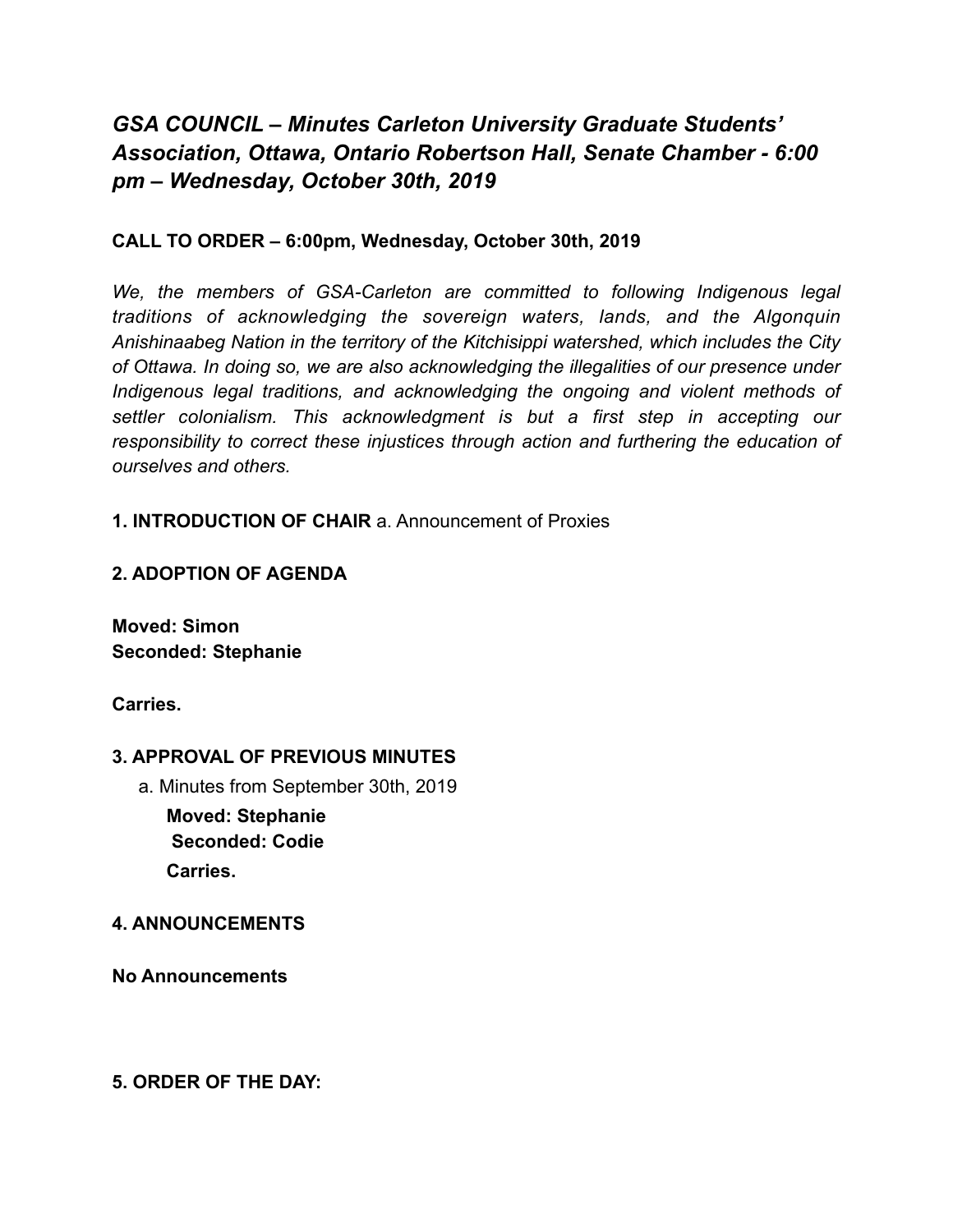Presentation of the 2018/2019 Audited Financial Statements

Jessie: It's a third-party authentication to make sure that all our books are in order. It was a smooth audit. One minor change which I will go through. Page 3 is the Balance sheet - our assets and debts are shown, along with liabilities and credit. What we did last year, it's all good.

Page 4: Zoomed in version of all the above.

Page 5: It's an important page. Its a P/L statement. When we presented a budget, it's separate from GSA and Mike's place as they are different accounts but here, they are all together.

We accounted for a \$60,000 loss, largely from Mike's place. It's now \$35,000. For the past few years, there was a mistake that has now been corrected. A part of the revenue was being classified as a liability and now has been corrected which has helped bring down the loss. We took it to the board and it has been approved.

## Questions:

Stephanie: \$35,000 is a debt that might accumulate in the future?

## **6. EXECUTIVE REPORTS**

- a. President (Ashley Courchene)
- b. VP Finance (Jesse Whattam)
- c. VP Academic (Hemant Gupta)
- d. VP External (Namrata Tilokani)
- e. VP Operations (Shalimar Woods)
- f. Questions

Codie: Do you still have sheets for sign up for Grad bulletin?

Jessie: We will start to use them now.

Ashley: Can you provide a list for the counsellor position you are looking for in each department?

Hemant: I will send you the list.

## **7. OTHER REPORTS**

- a. Senate & Senate Committees
- b. Graduate Residence Caucus (GRC)